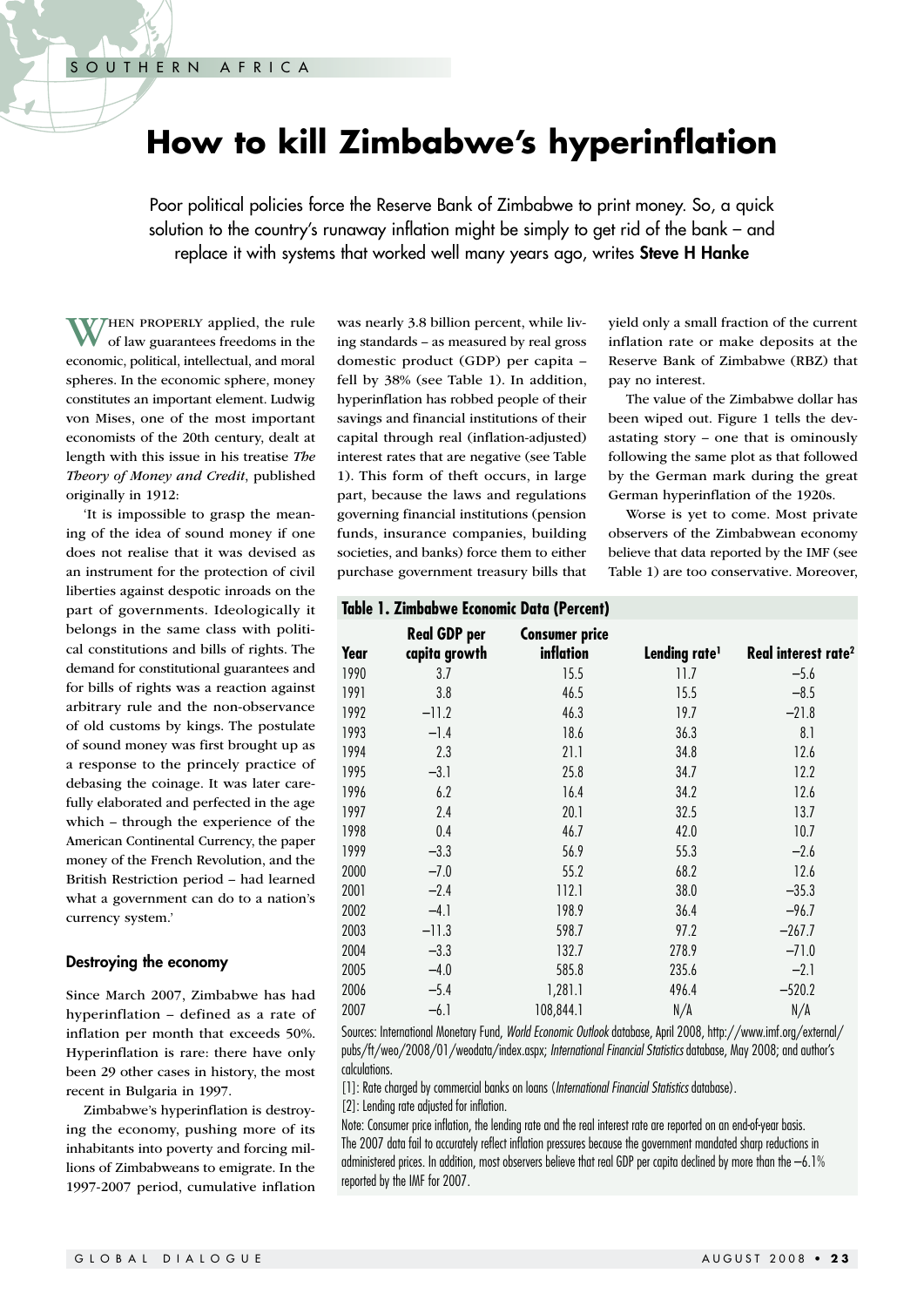they believe that in the run-up to the March elections and the June presidential runoff the government forced the RBZ to accelerate the printing presses.

The root cause of the hyperinflation is government policies that have forced the RBZ to print money. From January 2005 to May 2007, the RBZ issued currency at a rate that even exceeded that of Germany's central bank from January 1921 to May 1923, the ramp-up phase of the great German hyperinflation (Figure 2).

Hyperinflation isn't the only thing produced by the RBZ. It is also a proficient producer of jobs, funded at the expense of every Zimbabwean who uses money. In the 2001–2007 period, the RBZ's staff more than doubled, from 618 to 1 360 employees. The RBZ's staff increase of 120% was the largest of any central bank in the world during this period. Despite the increase, one thing the staff is not producing is accurate and timely data. The RBZ has fallen months, if not years,

**Figure 1: German & Zimbabwean exchange rates**



Sources: Thomas J Sargent, *Rational Expectations and Inflation, 2nd edition* (New York: Harper Collins College Publishers, 1993); 01 May 2008, Imara Asset Management Zimbabwe; and author's calculations.

Note: A logarithmic scale is used so that the chart can fit on one page.

**Figure 2: German & Zimbabwean currency in circulation**



Sources: Thomas J Sargent, *Rational Expectations and Inflation, 2nd edition* (New York: Harper Collins College Publishers, 1993); Reserve Bank of Zimbabwe, http://www.rbz. co.zw, Statistics, Monthly Review (Feb 2008), page 26; and author's calculations. Note: A logarithmic scale is used so that the chart can fit on one page.

behind in reporting even the most standard economic and financial statistics.

The most rapid and reliable way to stop hyperinflation in Zimbabwe is to replace central banking with a new monetary regime. That would signal a clean break with the practices that have created hyperinflation and would give Zimbabweans reliable assurance that inflation will henceforth be controlled.

Some may wonder whether it is necessary to replace central banking with another monetary system in Zimbabwe. After all, other countries with inflation in the hundreds or thousands of percent a year – including Angola, Mozambique, the Democratic Republic of the Congo, and Zambia – have checked high inflations without replacing their central banks. Instead, they changed their policies. Why couldn't Zimbabwe do likewise?

It could, but so far it has not. In Zimbabwe's historical experience with a variety of monetary systems, only central banking has produced hyperinflation. Similarly, throughout the world, hyperinflation has been a phenomenon linked to central banking or its close cousin, the direct issue of currency by a government's treasury.

#### Replace central bank

Central banks can put a stop to inflation as fast as they can fuel it. All they have to do is stop the printing presses. Unfortunately, they can switch course with ease. So, under central banking, inflation can return as easily as it was snuffed out. Many countries, including the African countries mentioned above, have had prolonged double-digit inflation or multiple bouts of very high inflation under central banking.

Central banks that have made a seemingly permanent transition to low inflation have usually required a long transition period in which to establish their credibility as inflation fighters. During the transition, real interest rates have often been punishingly high and long-term loans in local currency have been difficult to obtain. As a result, economic growth has been relatively slow, general living standards have remained stagnant, and the scourge of poverty has spread.

Given the current state of affairs in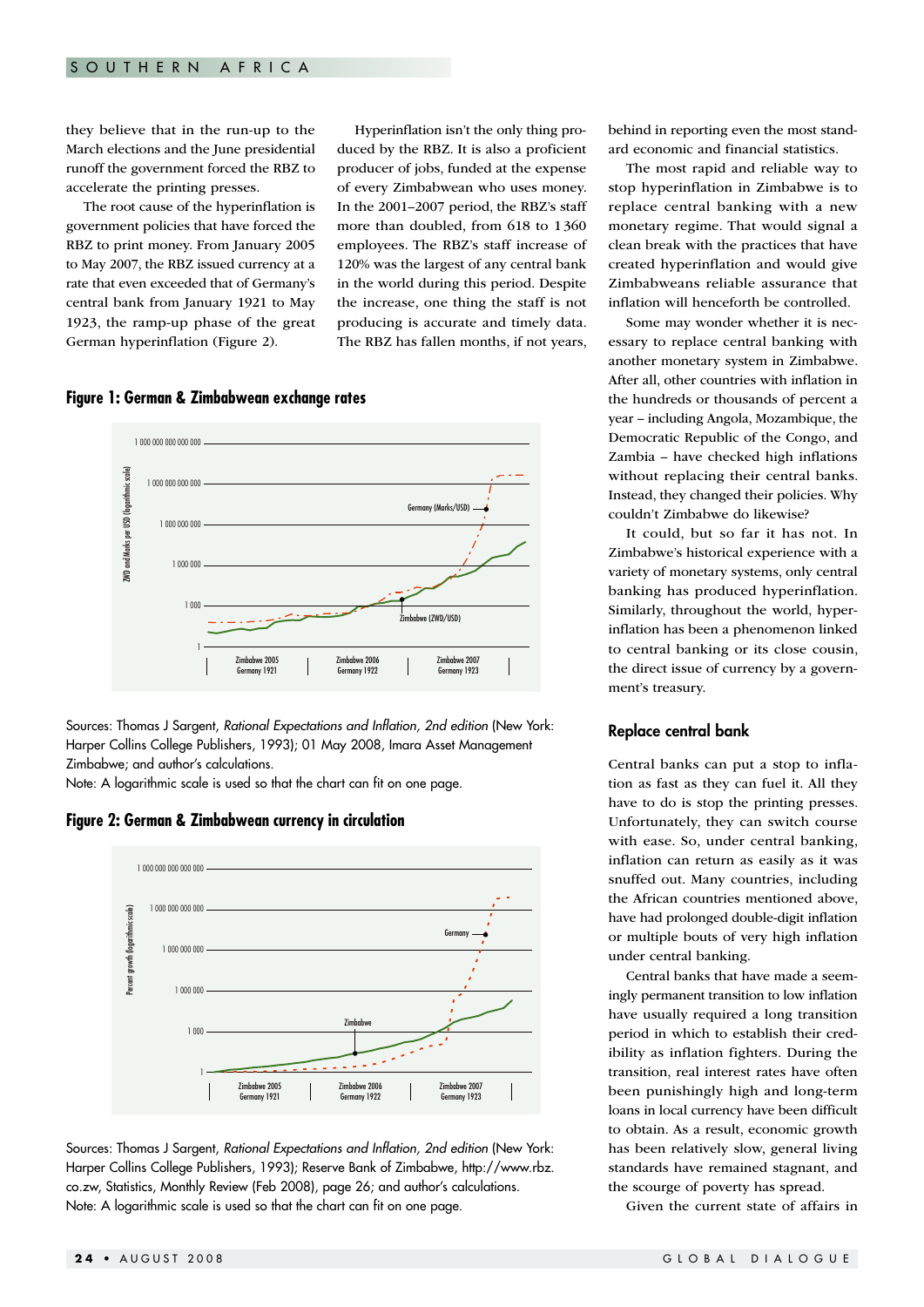Zimbabwe and the dramatic hyperinflation, the only way for Zimbabwe to make a credible commitment to stop the hyperinflation rapidly and avoid high transition costs is to replace central banking with a different type of monetary regime.

Three options exist for quickly replacing the RBZ, ending hyperinflation, and providing monetary stability:

- • official 'dollarisation',
- free banking, and
- a currency board.

These options are not mutually exclusive. For example, a currency board system could be combined with official dollarisation, as in the monetary systems of Lesotho, Namibia, and Swaziland.

A fourth option – formal membership in the South African rand's Common Monetary Area – is not dealt with explicitly here simply because it would probably involve protracted political negotiations and time, which Zimbabwe can ill afford.

# Dollarisation, free banking or a currency board

Dollarisation occurs when residents of a country extensively use the US dollar or another foreign currency alongside, or instead of, the domestic currency. Unofficial dollarisation occurs when individuals hold foreign-currency bank deposits or notes (paper money) to protect against high inflation in the domestic currency. Zimbabwe is already unofficially dollarised to the extent that Zimbabweans hold SA rand, US dollars, pounds sterling, and other foreign currencies as stores of value. Official dollarisation occurs when a country uses a foreign currency as the main, or only, component of the monetary base. (The monetary base is the medium accepted for final settlement of payments in the local financial system; in other words, it is what banks typically use for clearing.)

For Zimbabwe, official dollarisation could, for example, take the form of using the SA rand, US dollar, or the euro. If Zimbabwe used the rand, it could negotiate a profit-sharing agreement, such as Lesotho and Namibia now have, and which Botswana and Swaziland formerly had. Under the agreement, SA shares the profit (seigniorage) it derives from



A man carries piles of devalued local banknotes while shopping for groceries in the Zimbabwean capital of Harare. AP Photo/Tsvangirayi Mukwazhi

issuing currency, according to estimates of how many rand notes and coins are in circulation in the partner country. In the late 1920s, when Zimbabwe (then called Southern Rhodesia) used South African coins, it apparently had such a profit-sharing arrangement with SA. The agreement applied to coins in circulation alone, since Zimbabwe had its own notes.

The notes were issued under 'free banking', a system of competitive issuance by private commercial banks of notes and other liabilities with minimal regulation. A completely free banking system has no central bank, no lender of last resort, no reserve requirements, and no legal restrictions on bank portfolios, interest rates, or branch banking. Free banking systems existed in nearly 60 countries during the 1800s and early 1900s. In general, these systems were relatively stable, issued currencies convertible into gold or silver at fixed exchange rates, and were not purveyors of inflation.

Zimbabwe had free banking from the time its first bank was established in 1892 until the government replaced free banking with a currency board in 1940. That free banking system was among the least restricted that ever existed. Reflecting the limited use of modern money and credit among the population at the time, the country had only two commercial banks, the Standard Bank of South Africa and the Bank of Africa (later part of Barclays Bank). They issued notes denominated in pounds, and kept their privately issued pounds equal to the pound sterling – except during the First World War and for a few years afterwards, when the local pound floated along with the South African pound (the predecessor to the rand) against the pound sterling. Free banking ended in Southern Rhodesia not because it performed poorly, but because the government desired the profits from issuing notes.

Currency boards or central banks replaced free banking systems because intellectual and political fashions favoured monopolising the issuance of notes and coins by a government body. Today, no free banking systems exist. In the last 30 years, economists' interest in free banking has revived because of dissatisfaction with the performance of central banks. More recently, the possibility that

*Continued on page 35*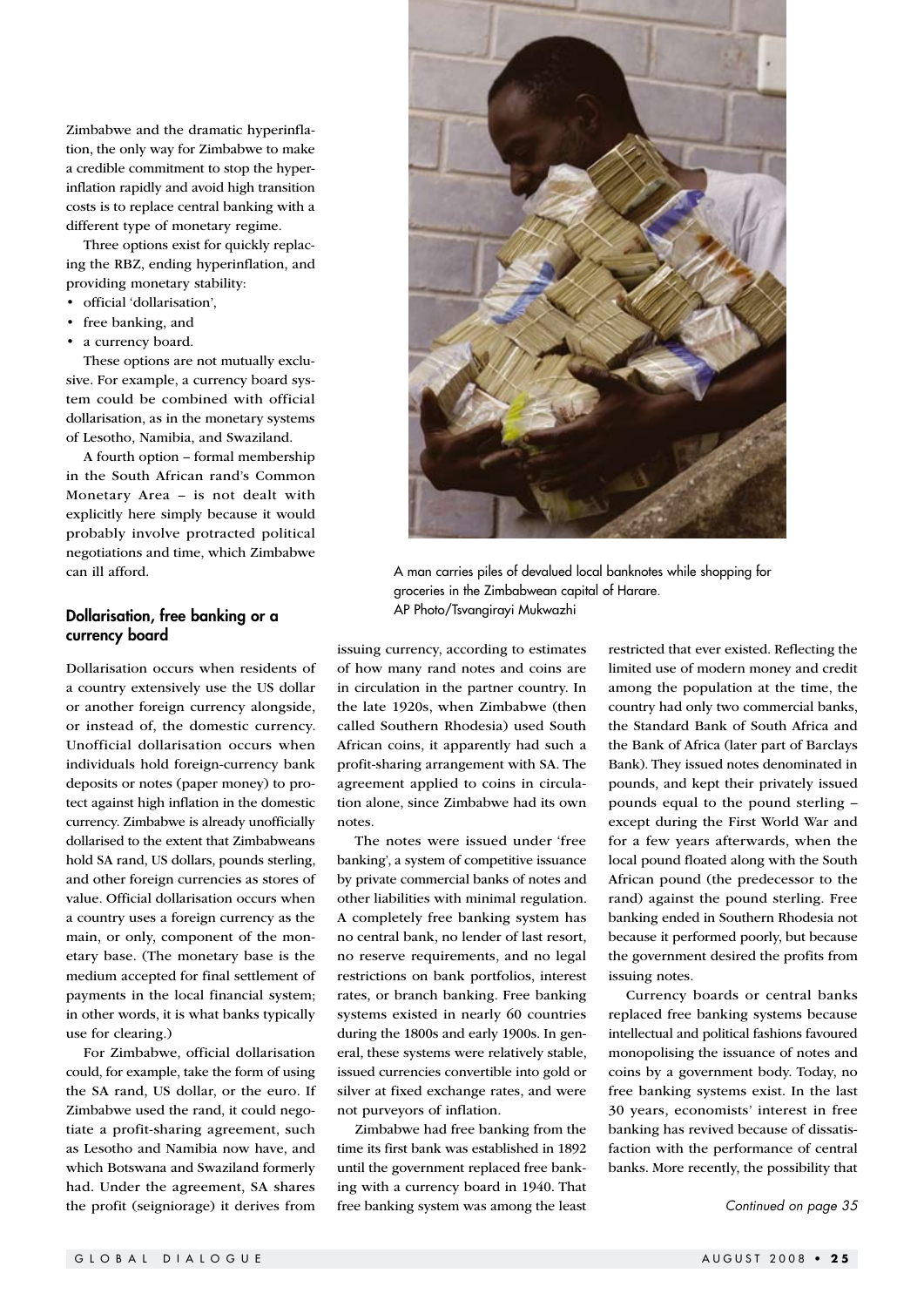countries, that peg their currencies to the dollar.

The global credit crunch and weaker trade will take its toll on global economic growth. The overall impact will be falls in demand, less trade, lower investment rates, and lower economic growth rates. Therefore, even the growing Asian economies, such as China, Vietnam, and Singapore, face declines in economic growth.

SA is likely to be severely affected by a global recession because of the country's high level of integration into global trade and financial markets, the high trade deficit and the recent unsustainable consumption growth. The Southern African region will in turn be affected, with countries dependent on remittances and aid being hardest hit. Those exporting mining commodities might have some growth to offset the impact of the likely global recession.

*Seeraj Mohamed is director of the Corporate Strategy and Industrial Development Research Project in the School of Economic and Business Sciences at the University of the Witwatersrand. He also teaches economics at Wits. The usual disclaimers apply.*

# Rocky courtship to an African marriage *– continued from page 20*

in AU circles. This reflects a tendency of African leaders and other stakeholders to give prominence to new processes at the expense of older ones, which creates inter-institutional rivalry – thereby dissipating energies and resources required for the continent's development.

Integrating NEPAD into the AU has

been painfully slow, if not static. Moreover, while the APRM process is an integral part of NEPAD and should constitute a component of the NEPAD-AU integration agenda, it cannot be treated entirely the same as NEPAD. While NEPAD might be readily amenable to integration into AU processes because, like the union, it is all-inclusive, the APRM may not be so amenable because of its selective and discretionary character. Caution is needed.

*Dr Francis Nguendi Ikome is director of the IGD's multilateral analysis programme.*

# 'Xenophobia' and the neighbourhood watch *– continued from page 22*

that have an impact on people's lives, especially those of the poor.

Regional integration in its present form, which favours economic and political co-operation at the leadership and business levels, does not address the needs of the majority of the region's citizens. What is needed is development that takes place throughout the region in rural and urban areas and that reduces the imperative for people to move from their home country to neighbouring countries for work over long periods of time.

The meeting agreed that pressure should be exerted on governments in

the region to review their migration policies. Migration between countries is natural as people's needs change and they search for new spaces where their needs are best met. Hence it should be facilitated, monitored and de-pathologised, especially in regions that wish to share economies and trans-national policies, and view themselves as trans-border communities. SADC's Free Trade Area will facilitate the movement of goods and services across borders in the region. Hopefully it will also highlight the need to support the legal movement of people across borders.

Governments were also requested to learn from each other, especially in relation to disaster management practices. In addition to the political and economic integration that SADC hopes to achieve, it should also ensure that the region's people are involved in decision-making processes that affect their lives, more especially the lives of people who live in poverty.

*Dr Michele Ruiters is a senior researcher at IGD.*

# How to kill Zimbabwe's hyperinflation *– continued from page 25*

electronic money will make notes and coins obsolete, enabling banks to offer full-fledged rivals to government-issued currencies, has generated considerable interest.

The final option for quickly replacing the RBZ is a currency board. Currency boards have existed in more than 70 countries and a number are in operation today. A currency board is a monetary institution that issues notes and coins. Even though some currency boards have

accepted deposits, the board proposed for Zimbabwe would be prohibited from doing so. A currency board's monetary liabilities are fully backed by a foreign reserve currency, also called the anchor currency, and are freely convertible into the reserve currency at a fixed rate on demand. The reserve currency is a convertible foreign currency or a commodity chosen for its expected stability. As reserves, a currency board holds lowrisk, interest-earning securities and other assets payable in the reserve currency. A currency board holds reserves equal to 100% or slightly more of its notes and coins in circulation, as set by law.

The Southern Rhodesia Currency Board was established in 1940. The board replaced free banking, a system that had experienced no severe problems and had served the country well. In establishing the currency board, the colonial government was acting in accord with the prevailing belief of the time